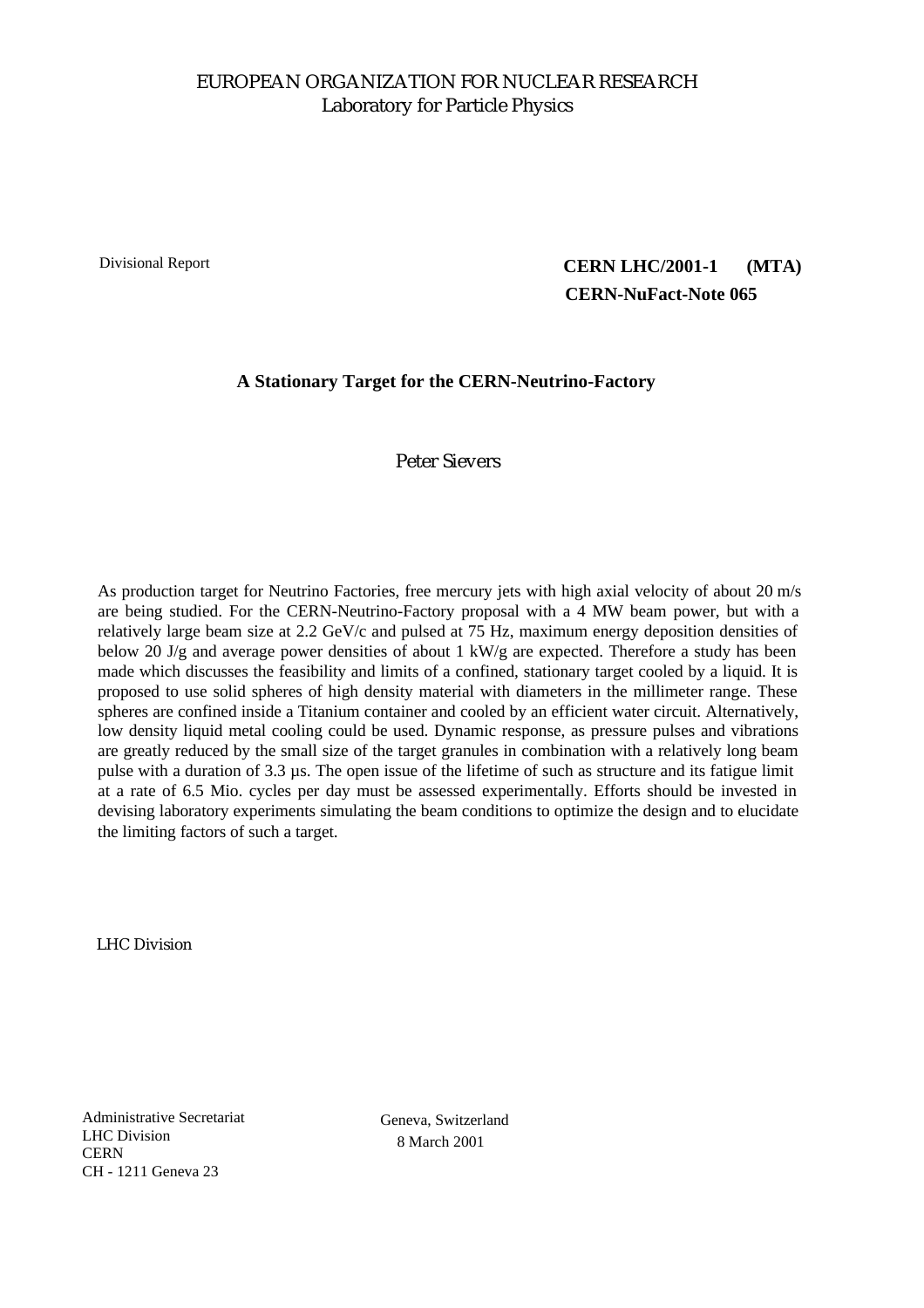# **1. Introduction**

For the Neutrino-Factory, presently being studied at CERN [Ref. 1] an average beam power of 4 MW, incident on the production target is considered. The beam is pulsed at 75 Hz, each pulse contains a bunch train with a duration of 3.3 μs and the pulse separation is 13.3 ms. With 1.5 x  $10^{14}$  protons per pulse at a momentum of 2.2 GeV/c each beam pulse contains an energy of 53.3 kJ. From MARS-cascade simulations [Ref. 2, 3] with a Gaussian radial profile with a r.m.s. radius of 1 cm of the incident proton beam, the peak energy deposition  $q_0$  along the axis of a mercury target is about 14.5 J/g, pulse [Ref. 2]. The radial energy distribution in the target is also about Gaussian with a r.m.s. radius w of 1.15 cm, slightly larger than the r.m.s. radius of the proton beam. The energy density distribution varies only slightly along the target. With these input parameters and in particular, with the radial energy deposition density

$$
q(r) = q_0 e^{-r^2/2w^2}
$$
 [J/g, pulse]

one can assess the feasibility to evacuate the energy from a solid stationary target by cooling it with a fluid. For this assessment we can reasonably assume that the energy deposition density for materials with different densities than mercury will remain about the same.

To evacuate from a solid cylinder (or a rod or sphere) an uniformly deposited power, the distance R from its center to its cooled surface must be kept as small as possible since the peak temperature in the center is proportional to  $\mathbb{R}^2$ . Moreover, the surface through which the heat is evacuated into the fluid must be maximized.

Evidently, a spherical geometry is optimal for this. Therefore in the following we consider a target made out of small spheres (pellets) which are encapsulated in a pipe, capped at both ends with windows. The cooling is ensured by flowing a liquid through the spaces between the spheres. The principle is shown in Fig. 1.

The effective pion and finally the neutrino yield which can be expected from the considered, rather wide beam and target diameters is clearly a subject which depends strongly on the production and absorption cross-sections of the wide spectrum of pion momenta and on the collection channel. The assessment of these issues, as yet rather undefined, is outside the scope of this study.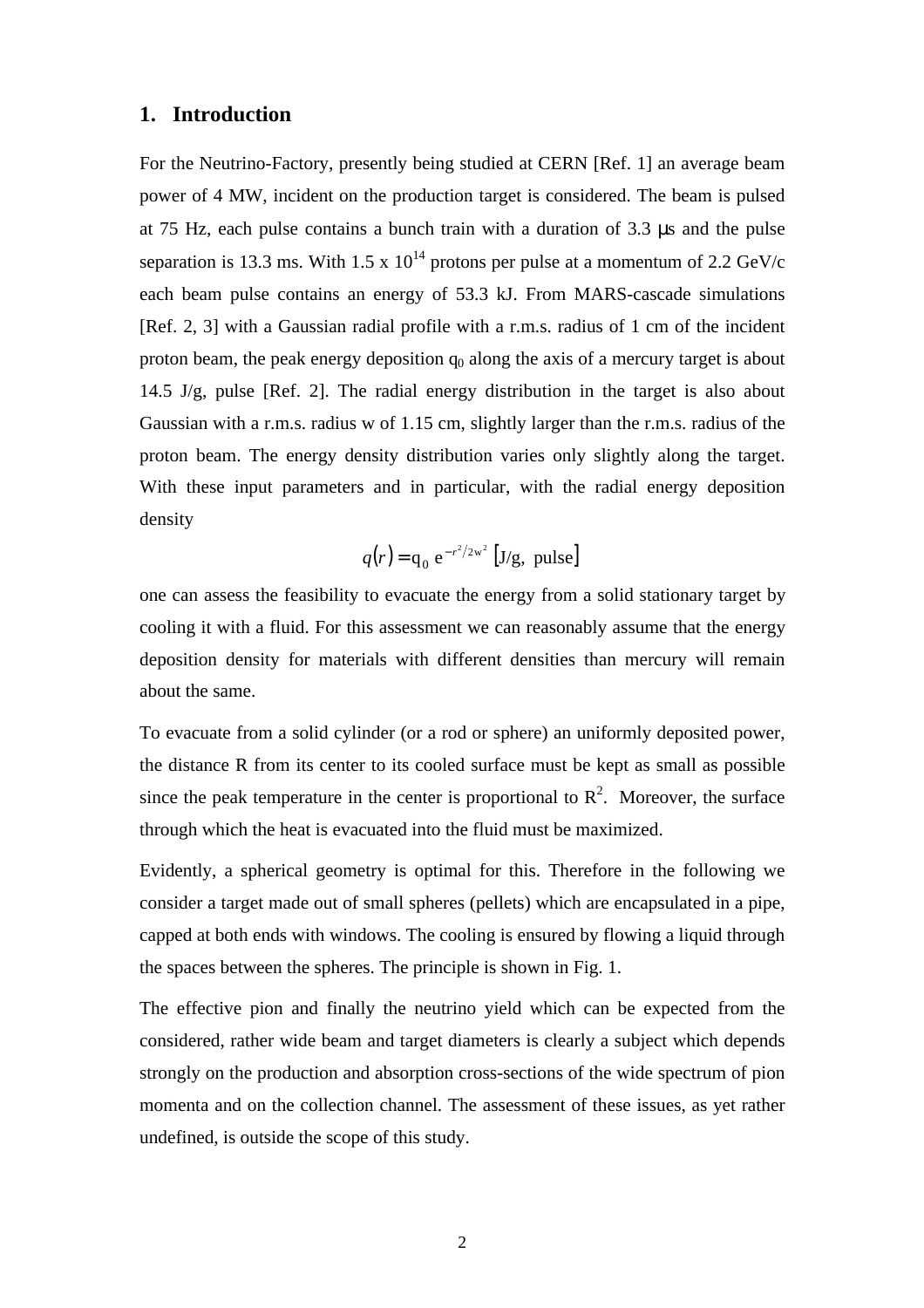# **2. Water Cooled Spheres**

#### *2.1 The spheres*

To intercept all of the incident protons and to contain most of the cascade energy a target radius of 2.25 cm is considered. For the size of the target spheres we assume at most 3 mm, while the minimum size may go down to 1 mm. For the sake of the following arguments we take a radius R of 1 mm and a " packing factor " (i.e. volume of spheres relative to total volume) of 60 %. In order to come close to a target with an effective density of mercury ( $r = 13.5 \text{ g/cm}^3$ ) we consider Tantalum spheres with a density of  $r = 16.8 \text{ g/cm}^3$  which results in an effective density of

$$
\overline{r} \approx 10 \text{ g/cm}^3.
$$

This leads to about 140 spheres/cm<sup>3</sup> and the surface per unit volume available for cooling is

$$
e=18 \text{ cm}^2/\text{cm}^3.
$$

Evidently, other heavy materials like Tungsten alloys or Tungsten Carbide may be considered. But to arrive at a consistent set of parameters, in the following only Tantalum is assumed.

### *2.2 Water cooling circuit*

To keep the peak and average temperatures of the spheres as low as possible, a high velocity, high pressure water circuit is considered. As indicated in Fig. 1 the water is passing in radial direction through the target in order to maximize the total flow and to reduce the transit time of the water. The effective free cross-section available for the water relative to the total cross-section is about

 $f = 20%$ 

Therefore, with a water velocity of

 $v = 6$  m/s

between the spheres, a water flow of

 $V = 11$   $1/s$ 

is required for a target length of  $L = 18$  cm.

Since an average power of 800 kW [Ref. 2], about 20% of the beam power is deposited in the target the average temperature rise in the cooling water is about 18 K.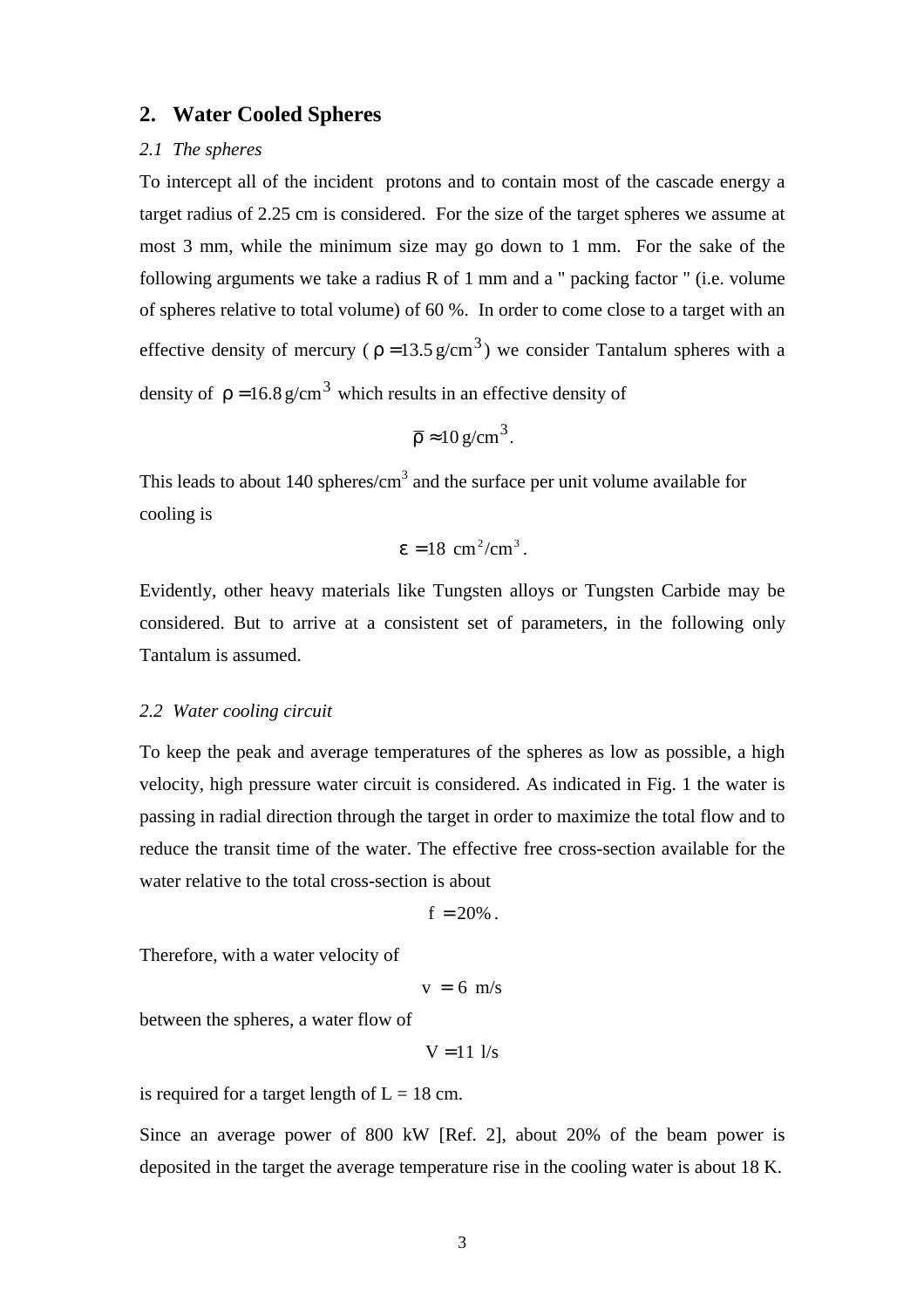For the water inlets and outlets arrays of pipes (9 pipes along each of the four arrays, see Fig. 1) with an inside and outside diameter of 1.2 cm and 1.4 cm respectively ensure an average water velocity in the inlets and outlets of also about 6 m/s. These pipes may be shaped and arranged to minimize the loss of pions emerging from the target.

With the above conditions for the water circuit a Reynolds number  $R_e \approx 10^4$  results inside the target which is well in the turbulent regime, but still reasonably conservative. From this a heat transfer coefficient *g* of

$$
g \approx 22 \,\mathrm{kW/m^2} \,\mathrm{K}
$$

should be obtained. High efficiency heat exchangers, as developed by K. Schubert et al. [Ref. 4] have achieved similar values.

The pressure required to push the water at the velocity of 6 m/s radially through the target is about 400 kPa (4 bars).

High water speed is not only required for an elevated heat transfer coefficient but also to minimize the exit temperature of the water. The average temperature increase  $\overline{\Delta T}$ is only about 18 K. However, the water stream passing through the center of the target where the highest beam energy is deposited may exit locally at twice the average temperature:

$$
\Delta T \approx 36 \text{ K}.
$$

#### *2.3 Temperature of the spheres*

Instead of considering merely average power depositions and steady state temperatures, valid for an equivalent continuous proton beam, we try to assess the pulsed nature of the thermal regime.

As stated in paragraph 2.2 the average temperature rise in the water is relatively low so that we can assume an exponential decay of the temperature of each sphere after it has been heated instantaneously by  $\Delta T_0$ . The time constant t<sub>0</sub> of this exponential decay is given by

$$
t_0 = \frac{c m}{g F}
$$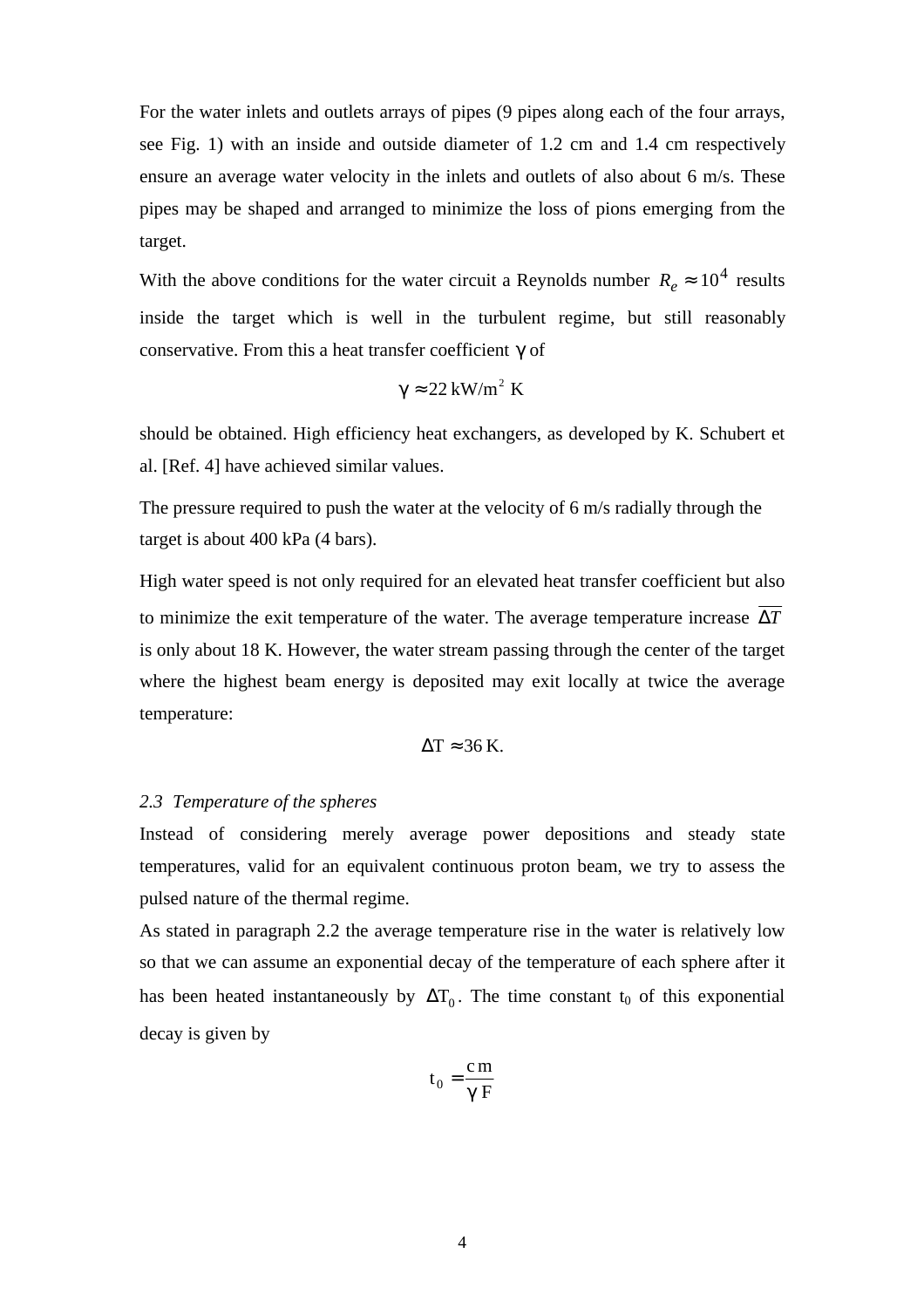- c : Specific heat of the sphere, 151 J/kg K for Ta
- m : Mass of the sphere, 70 mg for  $R = 1$  mm for Ta
- F: Surface of the sphere, 12.6 mm<sup>2</sup> for R = 1 mm
- $\gamma$ : Heat transfer coefficient, 22 kW/m<sup>2</sup> K.

This yields

$$
t_0 = 38 \,\mathrm{ms}.
$$

From the condition of a stable thermal cycling, in phase with the beam pulses, we get:

$$
(T_1 + \Delta T_0) e^{-t_1/t_0} = T_1
$$

 $T_1$ : Temperature just before the proton pulse

- $\Delta T_0$ : Instantaneous temperature rise caused by each proton pulse
- $t_0$ : 38 ms
- $t_1$ : 13.3 ms, time between two beam pulses

which yields

$$
T_1 = 2.3 \,\Delta T_0.
$$

Assuming as inlet temperature of the cooling water close to zero centigrade and limiting the maximum peak temperature of the hottest sphere to the boiling point of water of 100°C**,** it results

$$
T_1 = 70 \,^{\circ}\text{C}
$$

$$
\Delta T_0 = 30 \, \text{K}.
$$

This temperature limit would only allow for a maximum energy deposition density of

$$
q = 4.5 \text{ J/g}
$$

which is a factor of 3 lower than required.

Film boiling on the surface of the hottest sphere could lead to decreased heat transfer and run away. Therefore, to work at peak temperatures above 100 °C one may use a water cooling circuit, pressurized at the outlet to 5 bars which would raise the boiling point to about 150 °C.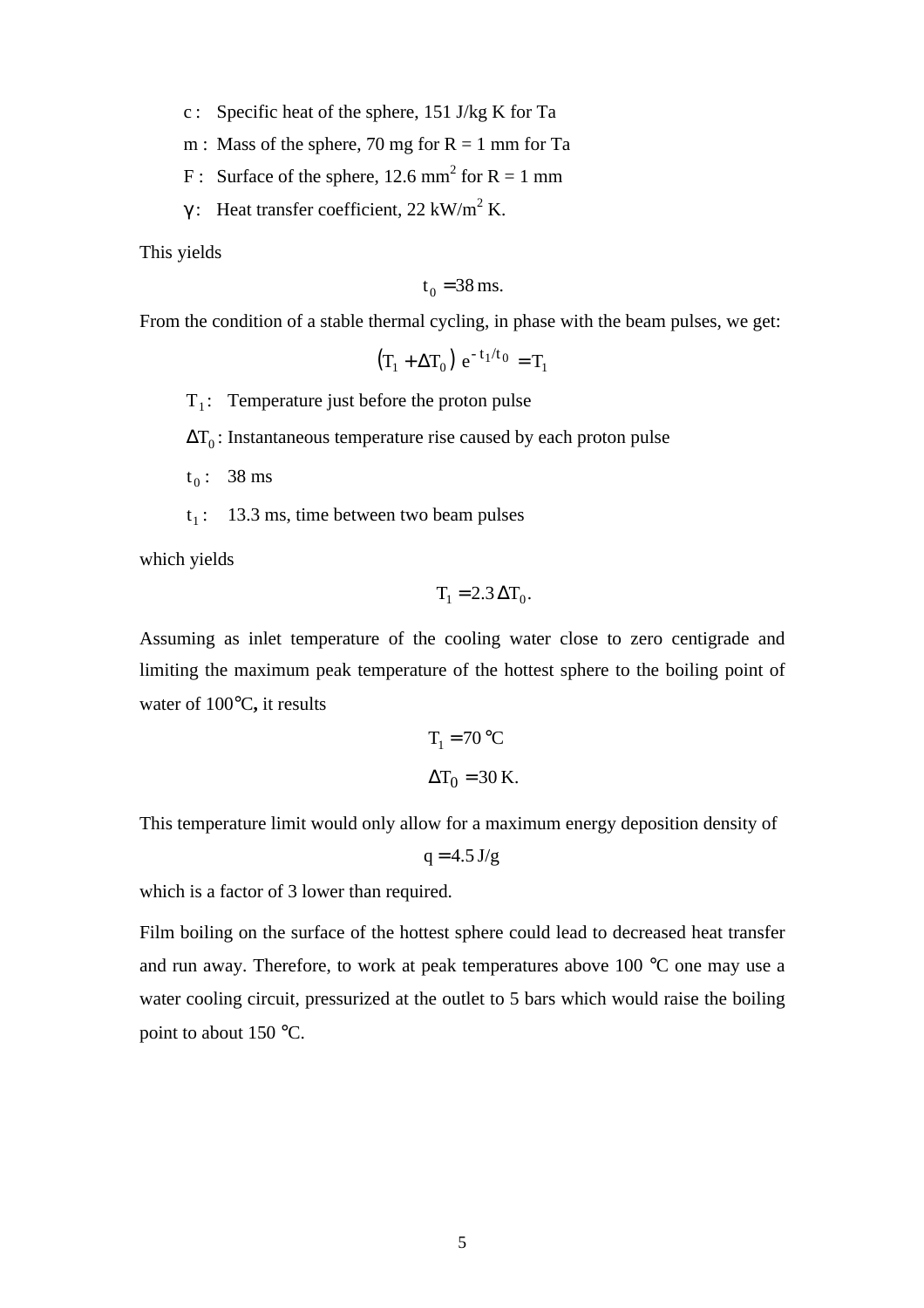For this case it is

$$
T_1 \approx 100 \,^{\circ}\text{C}
$$

$$
\Delta T_0 \approx 50 \, \text{K}.
$$

Therefore a peak energy deposition density of  $q_0 = 7.5 \text{ J/g}$ , half of the design value could be sustained in a pressurized water circuit.

Finally, as the time constant  $t_0$  increases proportional to the radius of the sphere, with smaller spheres of R = 0.5 mm and thus  $t_0 = 19$  ms, one achieves with the pressurized water circuit

$$
T_1 = 75 \,^{\circ}\text{C}
$$

$$
\Delta T_0 = 75 \, \text{K}
$$

$$
q_0 = 11.3 \, \text{J/g}.
$$

This is already 78% of the design value, allowing for an incident beam power of 3 MW. The absolute peak temperature of the " hottest " sphere limited to 150 °C may still provide some margin since the energy per pulse from one sphere will just be enough to boil off over 13.3 ms a water layer with a thickness of about 0.1 mm around the sphere. This is due to the high boiling heat of water. One may expect that this boiling layer will not fully develop since it is continuously carried away by the cooling water, passing at a speed of 6 mm/ms.

Using lighter spheres would reduce the energy content in each sphere but would also increase the required target length. This would be detrimental to the phase space density of the pions in the collection system and will thus not be considered here.

A further reduction of the energy deposition from 14.5 J/g to 11.3 J/g can be achieved by enlarging slightly the width of the incident proton beam together with the target. An increase of the beam width of only about 15% ( $w = 1.32$  cm) would be necessary to accept the 4 MW design beam intensity. One may also consider to shape a beam with a more uniform density, which reduces the energy density along the center while raising it slightly outside the center.

It may even be envisaged to use smaller spheres along the target center and increasing the size towards the rim. There the energy deposition density gets smaller and the conditions for the evacuation of the heat from these spheres are less demanding.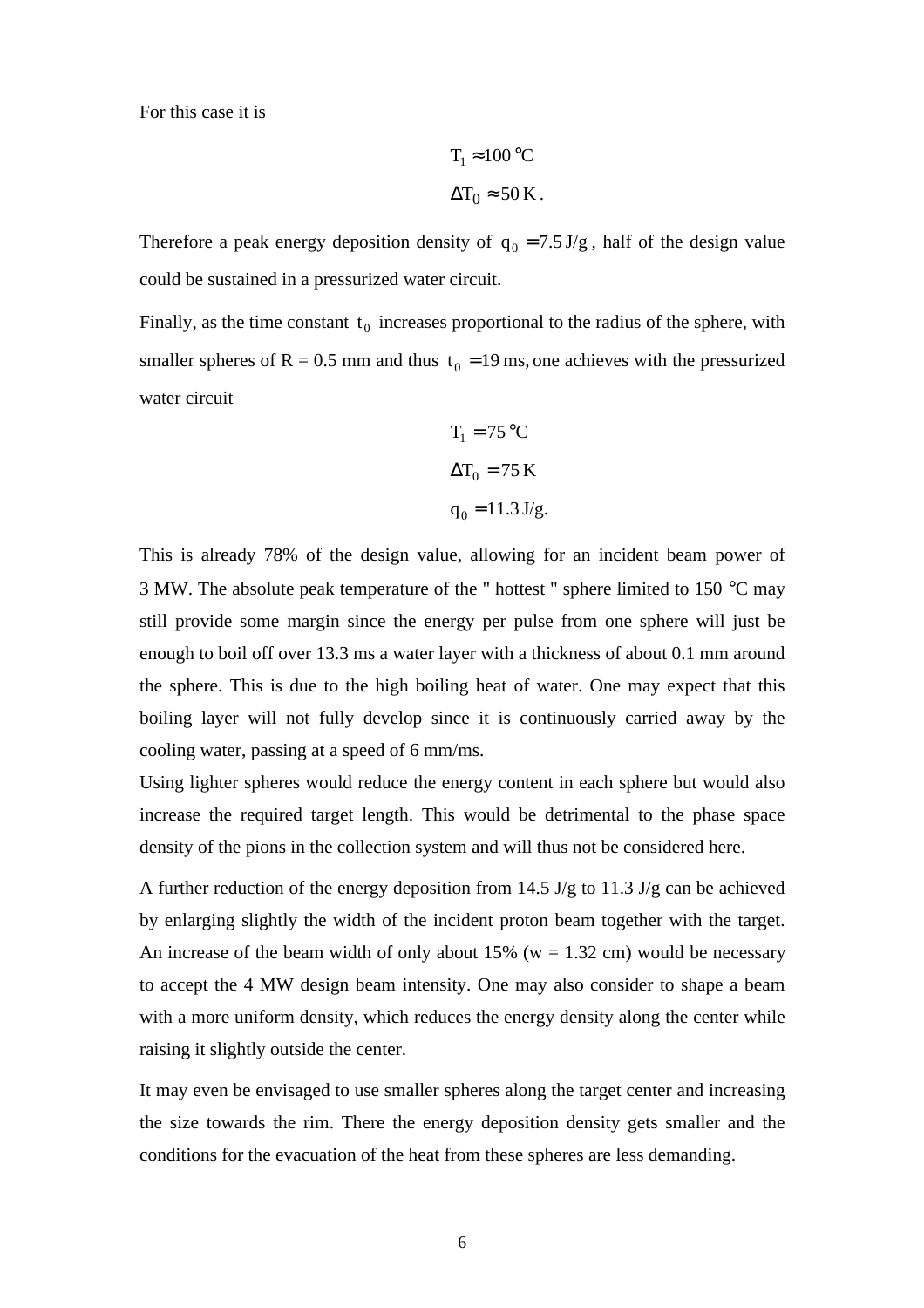# **3. Stresses and Pressures in the Target**

#### *3.1 Static stresses in the spheres*

One of the interesting features of the granular target is that the instantaneous temperature rise induced by the beam is about uniform across each sphere since its diameter is small compared to the r.m.s. radius of the instantaneous temperature profile across the target. Thus, at least at the instant of the beam impact no static thermal stresses are created in the sphere. This temperature profile changes however, once heat diffusion through the sphere towards its cooled surface sets in.

With the thermal diffusivity *d* of Ta

$$
d = \frac{I}{cr} = 21.6 \cdot 10^{-6} \text{ m}^2/\text{s}
$$

 $\lambda$  : Thermal conductivity,  $\lambda = 55$  W/m K

the average duration over which heat diffuses from the center of the sphere with a radius of  $R = 1$  mm to the rim is

$$
t_d \approx 5 \,\mathrm{ms}
$$

which is reasonably small compared to the time constant of the cooling at the surface.

Since the internal heat diffusion process is faster than the decrease of the temperature at the rim no substantial thermal gradient will build up inside the sphere, its temperature will decrease between the proton pulses about uniformly through its volume. Thus no substantial quasi static thermal stresses will occur inside the sphere.

Timoshenko [Ref. 5] quotes for a similar case a maximum transient stress  $s_d$  of

$$
\mathbf{S}_{\mathrm{d}}\approx 0.6\,E\mathbf{a}\Delta T_0
$$

- E : Young's modulus,  $E = 16 \times 10^{10}$  N/m<sup>2</sup>
- $\alpha$  : Linear thermal expansion coefficient,  $\alpha = 6.5 \times 10^{-6} \text{ K}^{-1}$

which would for  $\Delta T_0 = 75$  K give a stress

$$
s_d \approx 47 \text{ MPa}
$$

which is well below the yield stress of high strength Tantalum of  $\mathbf{s}_{0.2} \approx 1000 \text{ MPa}$ .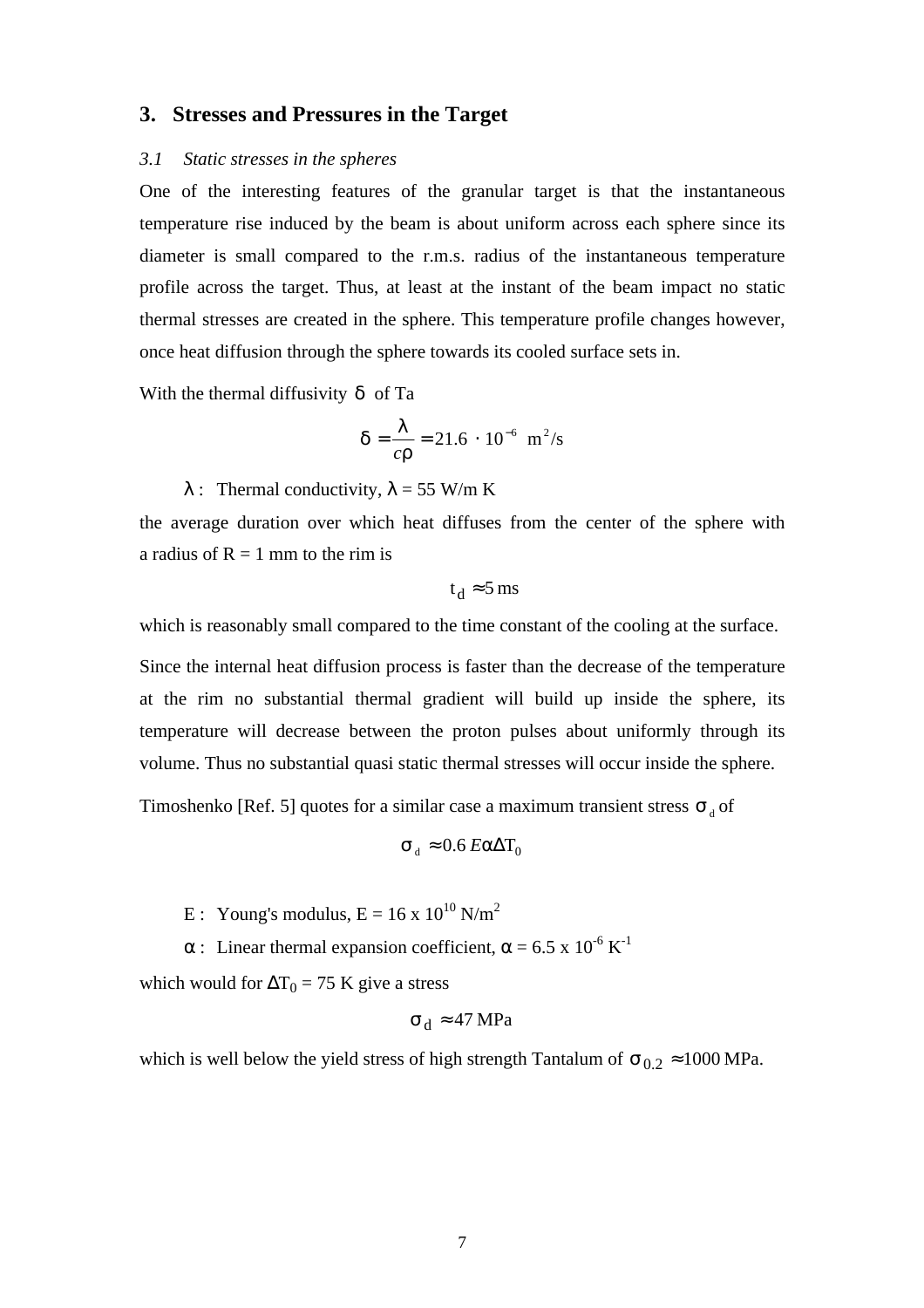## *3.2 Thermal shock in the spheres*

For an infinitely short proton pulse the heating of the spheres occurs instantly which gives rise to an instant uniform pressure in the " hottest " sphere of

$$
P_o = \frac{Ea\Delta T}{1 - 2n}
$$

$$
n
$$
: Poisson ratio;  $n \approx 1/3$ 

which thereafter will oscillate with a characteristic time  $t_s$  of

$$
t_s \approx R/s
$$
  
s: Velocity of sound,  $s \approx 3.8 \times 10^3$  m/s

which yields

$$
t_s \approx 0.25 \text{ ms}.
$$

Since, however the envisaged duration of the proton pulse  $\tau$  of 3.3 μs, over which each sphere is heated, is large compared to  $t_s$ , the dynamic stress  $P_0$  is reduced by a factor of  $t/t_s \approx 13$  [Ref. 6]

$$
P \approx P_o t_s / t.
$$

The dynamic behavior of free spheres can further be illustrated by considering the energy, which is stored in each sphere due to its compression by rapid heating and which might, at most, be transformed into kinetic energy.

This energy density  $dE_c/dv$  is given by

$$
dE_c/dv = \frac{[P(r) \cdot t_s / t]}{3E}^2
$$

With a temperature increase of 100 K in the central, hottest sphere, the stored energy  $\hat{E}_c$  is of the order of 10<sup>-6</sup> J and integrated over all spheres, taking into account the radial Gaussian temperature and thus pressure distribution, yields at most

$$
\overline{\mathrm{E}}_{\mathrm{c}}\approx 0.1\,\mathrm{J}.
$$

This small amount of energy would for example be dissipated when the whole target would be dropped from a height of only 3 mm. From this small impact, nevertheless some audible rattling and shaking will result, but should not lead to a rapid destruction of the target.

The individual spheres, although not completely free, will be in relatively loose contact. This is illustrated, for example, by the fact that the radius of the hottest sphere increases by 0.64 μm over the duration of 3.3 μs of each proton pulse.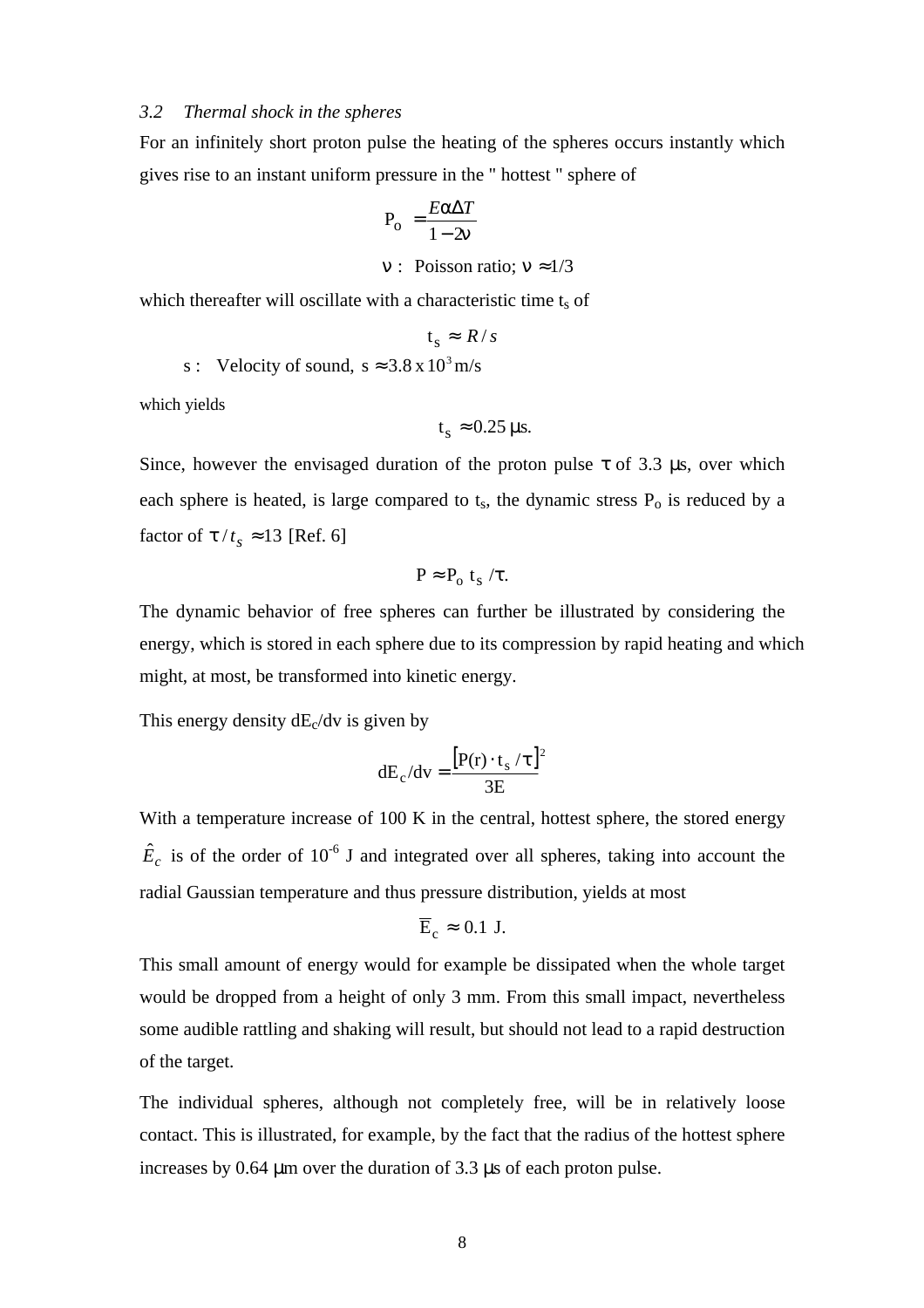This small displacement is of the same order or smaller than the roundness of precision spheres and their surface roughness. Still, the local contact among the spheres will lead to somewhat constrained spheres and to increase of pressure and thus to higher stored energy. In the extreme case, when no free surfaces are provided at all inside the target material, like in bulk Tantalum, the total stored kinetic energy is given by

$$
E_c = \int_{v} \frac{P^2(r)}{3E} dv
$$

which would be of the order of

$$
E_c = 17 \text{ J}.
$$

The corresponding " drop height " would then be 0.48 m.

The energy of  $E_c \approx 0.1$  J stored in a target, when made of free Ta-spheres as compared to  $E_c \approx 17$  J for a bulk target demonstrates the range within which this target might operate. Still, it is expected that the target is much closer to an ensemble of free spheres than to bulk material.

For comparison, the stored energy in bulk Mercury would be

$$
E_c \approx 600 \text{ J}
$$

about 35 times more than in bulk Ta. This is due to the unfavourably high thermal expansion coefficient and the compressibility of Hg. This illustrates that a solid, in particular when this solid consists of small spheres, responds much less energetically to the impact of the beam than a compressible liquid.

#### *3.3 Instantaneous pressure in the cooling water*

The instantaneous heating of the cooling water will lead to pressure waves, due to the thermal expansion of water which is initially prevented by mass inertia. This peak pressure in the water is of the order of

$$
\Delta \widehat{P}_{w} \approx \frac{\boldsymbol{a}_{w} \cdot \Delta T_{w}}{\boldsymbol{k}}
$$

- $\Delta T_{W}$  : Instantaneous temperature rise in water at the center of the target (scaled from Tantalum),  $\Delta T_W = q_0/c_W = 3.6 \text{ K}$
- $c_W$ : Specific heat of water,  $c_W = 4 \times 10^3$  J/kg K
- $\alpha_w$ : Volume expansion coefficient of water,  $a_w \approx 10^{-3} \text{ K}^{-1}$
- $\kappa$ : Compressibility of water,  $\kappa = 5.6 \times 10^{-10} \text{ m}^2/\text{N}$ .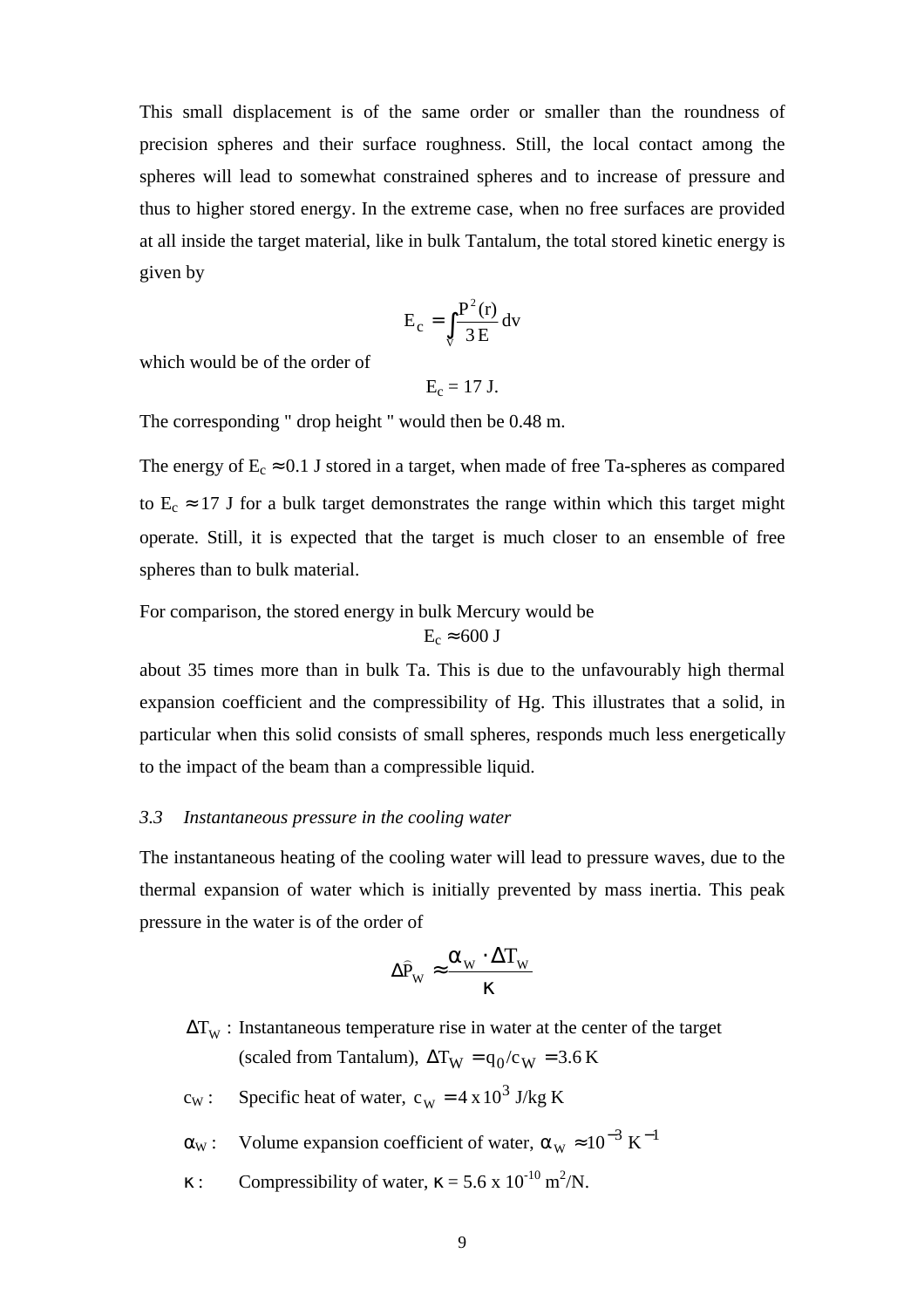Preliminary computations with MARS have shown that the energy deposition per unit mass remains about constant even down to water, adjacent to the Ta-spheres [Ref. 2]. Therefore, with the above maximum energy density  $q_0 = 14.5$  J/g for the water it results

$$
\Delta \hat{P}_W = 6.4 \text{ MPa} (-60 \text{ bars}).
$$

An additional compression of the water may come from the thermal expansion of the spheres which may add at most 5 MPa. However, it should be emphasized that the pressure waves transmitted from the spheres into the water have a much higher frequency (∼ MHz) than those originating in the water itself (∼ 10 kHz).

It is also questionable if waves in water propagate in the same way through the " forest " of spheres as in bulk water. Frictional energy loss between the water and the spheres will certainly damp the pressure wave emerging from the center and hitting the container wall. In all, a peak pressure of 10 MPa at the container wall is thus considered to have a substantial safety margin.

## **4. The Target Container**

#### *4.1 The target cylinder*

As discussed above the container wall will have to stand pressure amplitudes of the water of at most 10 MPa at a frequency of about 10 kHz, which are induced by the proton bursts each 13.3 ms. Titanium as cylinder material is suggested.

As the eigen frequency for radial oscillations of the Ti-pipe, given by

$$
n_{\rm Ti} = \frac{\rm s_{\rm Ti}}{2\,p\,\rm R}
$$

 $s_{\text{Ti}}$ : sound velocity in Ti,  $s_{\text{Ti}} = 4.5 \times 10^3$  m/s

is about 30 kHz, it will respond to the pressure waves induced in the water at about 10 kHz.

This represents a major dynamic load and must be carefully considered. In order to limit the mechanical stresses in the Ti-cylinder, it must have a sufficient thickness. The circumferential stress  $s_j$  and the axial stress  $s_z$  for a thin walled tube, closed at either end, are

$$
s_j = \Delta P_W \cdot R/d
$$

$$
s_z = \Delta P_W \cdot R/2d
$$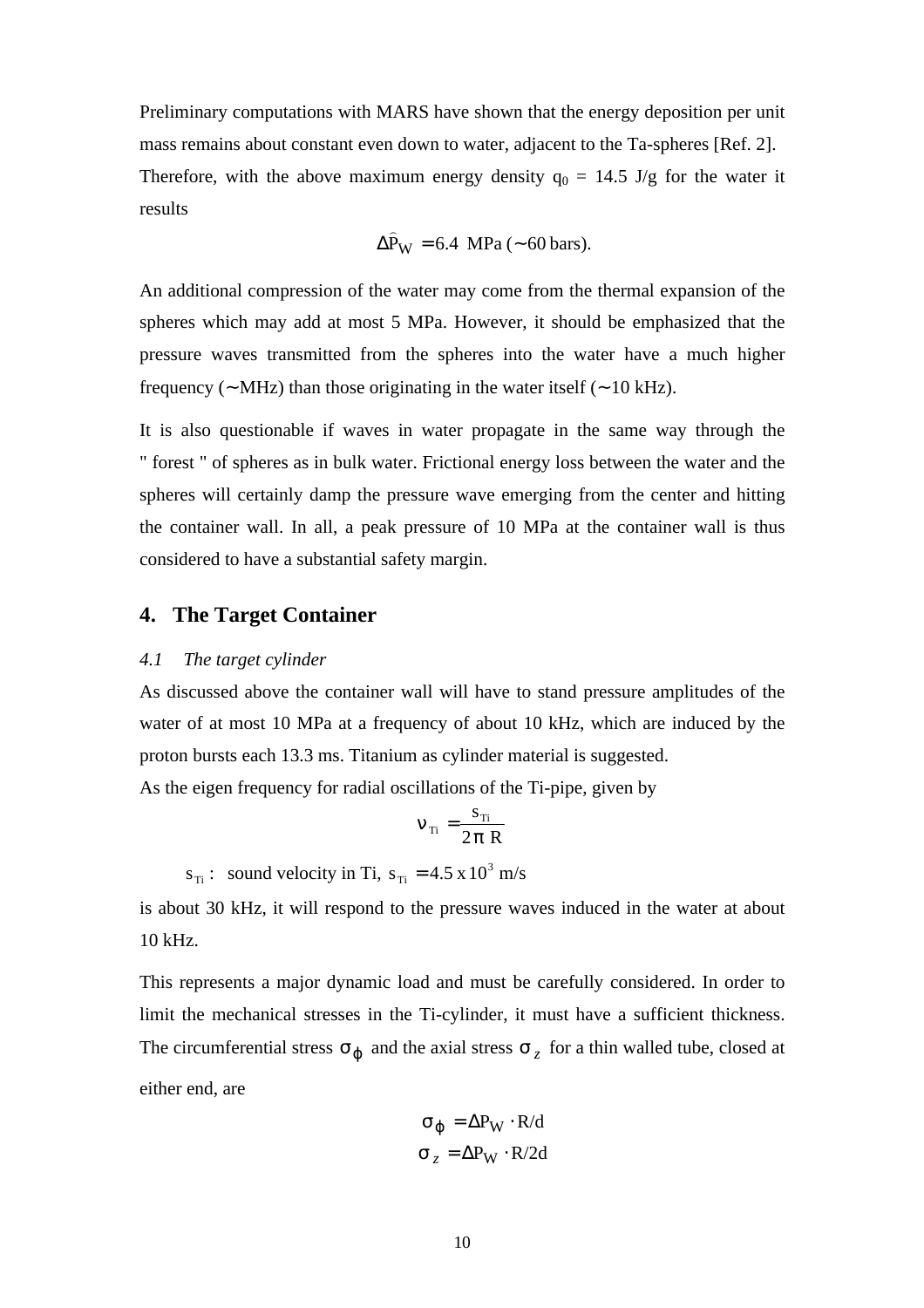and the von Mieses stress should be

$$
\mathbf{s}_{\mathrm{T}} < \Delta P_{\mathrm{W}} \cdot R_{\mathrm{d}} \approx 90 \,\mathrm{MPa}
$$

- R : Target Radius,  $R = 2.5$  cm
- d : Wall thickness of the tube,  $d = 0.25$  cm.

This is still a factor 5 - 10 below the static yield strength of a high quality Ti-alloy. Although for the cooling of this pipe, the surface to volume ratio of the cylinder wall is 7.5 times lower than for spheres, the energy deposition at the edge of the cascade (in particular since the container is made out of a light material,  $r_{\text{Ti}} = 5 \times 10^3 \text{ kg/m}^3$ ) is only a few percent of the value at the center. Therefore the cooling of the container wall should not cause a problem.

#### *4.2 The container windows*

The maximum energy deposition density  $q_1$  at the entrance window is about 60 % of the maximum of  $q_0 = 14.5$  J/g pulse inside the target [Ref. 2]. Thus with  $q_1 = 8.6$  J/g and per pulse, the maximum instantaneous temperature rises per pulse for Titanium and Beryllium windows are

$$
\Delta T_1
$$
, Ti =  $\frac{q_1}{c_{\text{ri}}}$  = 14.3 K

and 
$$
\Delta T_1
$$
, Be =  $\frac{q_1}{c_{Be}} = 4.5 \text{ K}$ 

- $c_{Ti}$ : Specific heat of Titanium,  $c_{Ti} = 0.6 \times 10^3$  J/kg K
- $c_{\text{Be}}$ : Specific heat of Beryllium,  $c_{\text{Be}} = 1.9 \times 10^3$  J/kg K.

Quasi-static thermal stresses, induced by the radial Gaussian temperature profile from the beam as well as dynamic stresses induced by the rapid heating by the beam over 3.3 μs will occur. Each of them are of the order

$$
s = Ea \Delta T \approx 10 MPa
$$

which is still comfortably low.

In addition, the windows have to resist to pulsed pressures from the cooling water up to 10 MPa which requires a sufficient thickness. On the other hand the windows should be kept as thin as possible to minimise the beam energy deposited in the window and to be removed by the water cooling from only one side. Spherical shells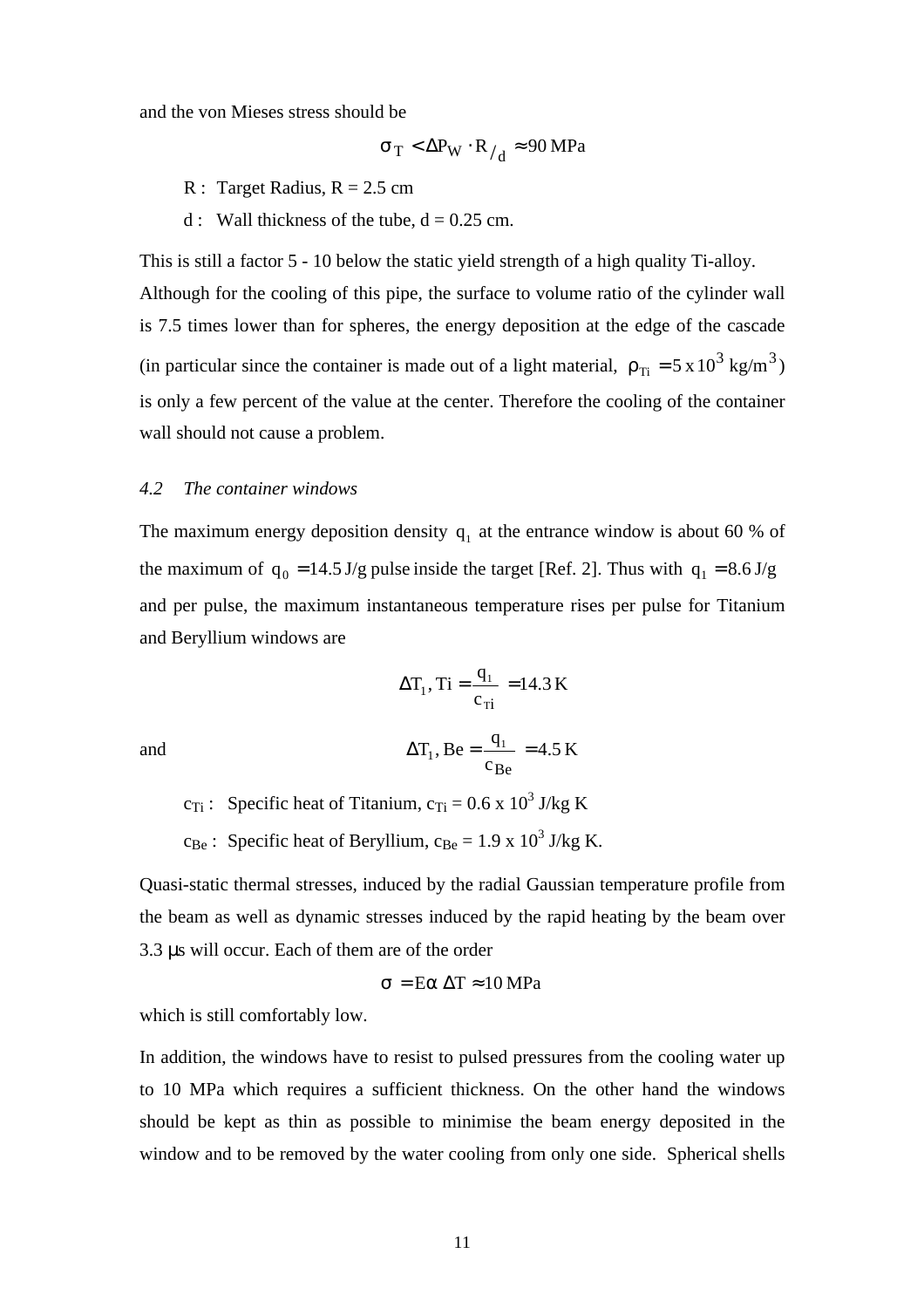provide the highest pressure resistance at minimum thickness. The stress *s* due to the internal pressure P is :

$$
s = P \cdot R/2d
$$

For a thickness of  $d = 1$  mm a stress of

$$
s = 125 \text{ MPa}
$$

arises which is considered as acceptable for both materials.

The time constant  $t_0$  for the cooling of the window becomes

$$
t_0 = \frac{c \cdot m}{g \cdot F} = \frac{c \cdot r \cdot d}{g}
$$

and yields for both metals about  $t_0 \approx 150$  ms, about four times longer than for the cooling of the spheres with  $t_0 = 38 \text{ ms}$ . This is mainly due to the lower cooling surface to volume ratio for " disks ", like the windows.

With this time constant for the cooling of the windows the minimum temperature  $T_1$ relative to the pulsed temperature rise  $\Delta T$  is

$$
T_1 \approx 11 \cdot \Delta T
$$

and the temperature between which the windows would oscillate in " the steady state " is

Ti: 
$$
T = 157
$$
 °C ... 172 °C  
Be:  $T = 50$  °C ... 55 °C

This demonstrates that the windows must carefully be optimized in terms of cooling, appropriate material, shape and thickness.

# **5. Cooling with Liquid Metal**

# *5.1 Cooling efficiency of liquid metal*

Clearly, to increase the cooling efficiency the use of liquid metals should be considered. These technologies have widely been developed in nuclear reactor research, including their highly radioactive environment. The operation of liquid metal cooled devices in a pulsed regime needs however to be investigated further.

Obvious candidates are liqu. Lithium ( $\rho \approx 0.5 \times 10^3 \text{ kg/m}^3$ , melting point 180 °C) and Na-K-alloys ( $\rho \approx 0.8 \times 10^3 \text{ kg/m}^3$ , liquid at room temperature). Although Li may be of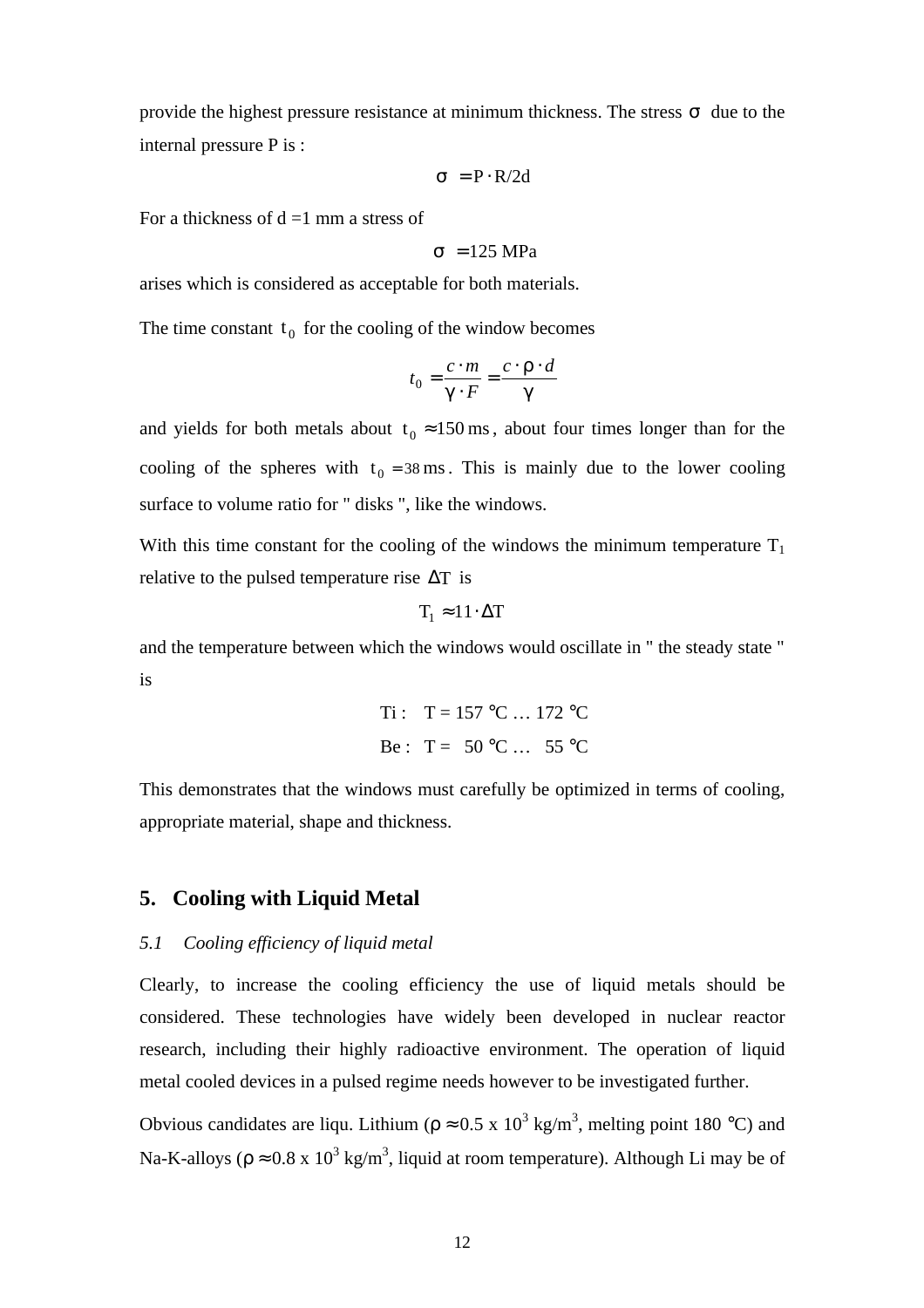interest because of its low density and high specific heat which would cause low instantaneous temperature rises ( $\Delta T_0 = 3.6$  K) and pressures but its relative high melting point would require an elevated average operating temperature of well above 200 °C. Therefore only Na-K is considered at this stage, since its density and thermal quality are sufficient to handle the design energy deposition density at a relatively low average temperature.

With the peak energy deposition density from the design beam an instantaneous temperature rise in the " hottest " Ta sphere of 96 K is reached.

To estimate the cooling efficiency with Na-K we proceed as before. For the heat transfer coefficient in the turbulent regime with a velocity of 6 m/s between the spheres (The same liquid flow rate as for water is assumed) a value of at least

$$
\gamma \approx 120 \text{ kW/m}^2 \text{ K}
$$

can be expected. This implies a Nusselt number of about 10 which is very conservative and leads to a  $\gamma$  which is at least 5 times larger than for water. The main reason is the high thermal conductivity of Na-K of

$$
\lambda=24\ W/mK
$$

which is about 40 times larger than water.

Still, limited wetting of the Tantalum spheres by the Na-K-alloy and possible thermal surface barriers, created by chemical reactions on the spheres at elevated temperatures are of concern and must be investigated.

The high heat transfer coefficient should nevertheless lead to very fast cooling of the Ta-spheres between the proton pulses. The time constant  $t_0$  for spheres with radius of 1 mm becomes

and the ratio

$$
\Delta T_0/T_1 = 5.7
$$

 $t_0 \approx 7$  ms

With 
$$
\Delta T_0 = 96
$$
 K the lowest temperature rise  $T_1$  of the sphere above the average of the cooling fluid just before a proton pulse is

$$
T_1=17\ K.
$$

The average temperature rise in the cooling medium during its passage is

$$
\Delta T = T_{out} - T_{in} \approx 90~K
$$

at the same volume flow V as for water :

$$
V=111/s.
$$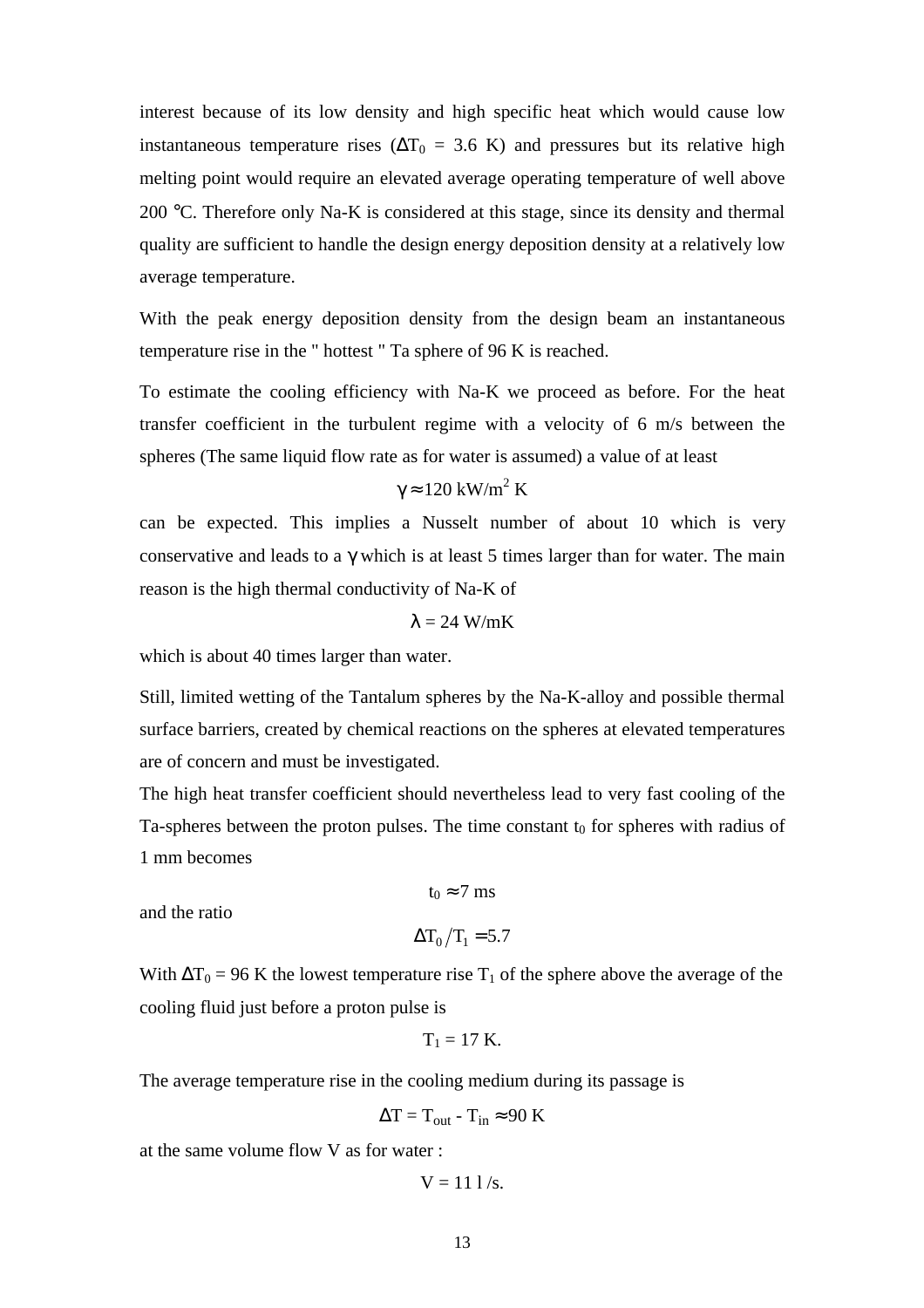This temperature rise is well above that of water, mainly due to the lower specific heat of Na-K

$$
c = 10^3
$$
 J/kg K.

Therefore an offset in temperature of the cooling medium, when it reaches the target center of about 45 K plus the inlet temperature of about 20 °C have to be taken into account. The " hottest " sphere will thus oscillate between

```
82 °C and 178 °C.
```
This can be put into perspective with an " ideal " cooling with liquid Li, where the temperature of the hottest sphere would at best cycle between 200 °C and 296 °C.

## *5.2 Temperature and pressure pulses in the liquid metal*

Assuming, as before the same peak energy deposition density of 14.5 J/g, independent of the material, an instantaneous peak temperature ΔT in the Na-K-alloy of

$$
\Delta T = 14.5 \text{ K}
$$

occurs. This again may lead to dynamic pressure amplitudes of  $\Delta P \approx 30 \text{ MPa}$  (300 bars)

with

- $\kappa$ : Compressibility of Na-K  $\approx 2 \times 10^{-10} \text{ m}^2/\text{N}$
- $\alpha_{v}$ : Volume expansion coefficient,  $\alpha_{v} \approx 4.3 \times 10^{-4} \text{ K}^{-1}$ .

We note that due to the smaller compressibility of Na-K, combined with a larger ΔT than in water, higher pressure amplitudes will result. This will solicit more the container walls and end caps and their thicknesses must be designed accordingly. Also material erosion at the solid/liquid interface at elevated pressures may be a subject of concern. However, as stated above, one may expect damping of the pressure wave during its propagation through the granular medium of the Ta-spheres protecting the container wall to a certain extent.

From this point of view, Lithium with a density of 500 kg/m<sup>3</sup> and a specific heat of  $4 \times 10^3$  J/kg K (about the same as water) is more favourable since the instantaneous temperature  $\Delta T$  is only

$$
\Delta T = 3.6 \text{ K}
$$

which should lead to lower pressure amplitudes.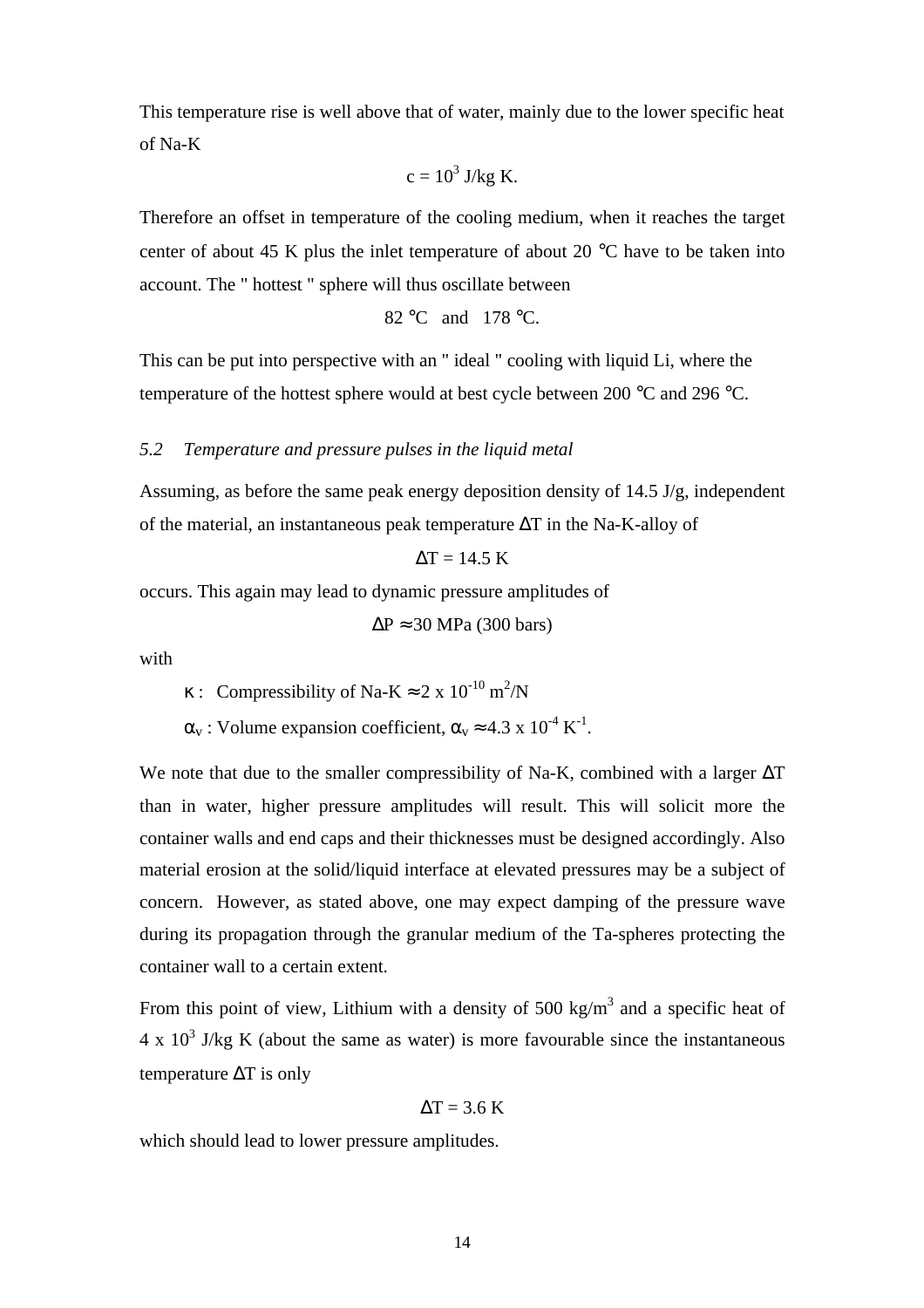Increasing the thickness of the windows for better pressure resistance leads to higher average temperatures. This might be counteracted by cooling it from both sides, using a double-walled window, one thick one to resist the pressure waves from the bulk of the target and a second one to contain the cooling liquid and pressure initiated locally therein. One may also use locally lighter spheres close to the windows (see Fig. 1) so that at least the average temperatures at this location is diminished.

# **6. Conclusion and Recommendation**

A stationary target, made out of small spheres, confined in a metal container and cooled by a fluid passing through the voids between the spheres has been assessed. As cooling fluid, initially water should be considered. Low density liquid metals may also be of interest. Efficient heat removal and low dynamic stresses and pressures are achieved, mainly due to the small size in the millimeter range of the target constituents in combination with relatively long proton bursts of several micro-second duration. By further computational and experimental studies the performance limits must be investigated. These studies must include detailed considerations of the lifetime, due to the fatigue induced by the very high rate of 6.5 Mio. cycles per day, of the target spheres and, in particular, of the entrance and exit windows. The lifetime must be balanced against the cost and effort to exchange the target in regular intervals. Dedicated laboratory tests without the need of a proton beam should be devised to elucidate these problems.

Energy deposition densities of the order of 15 to 20 J/g and average power densities of 1 kW/g or above may be within reach. This would comply with the CERN-Neutrino-Factory proposal with a beam of 4 MW power at 2.2 GeV/c, pulsed at 75 Hz.

## **Acknowledgment**

Thanks are due to S. Gilardoni who provided the input data from the MARS-cascade simulation code. This work greatly profited from guidance and stimulating discussions with B. Autin and P. Pugnat.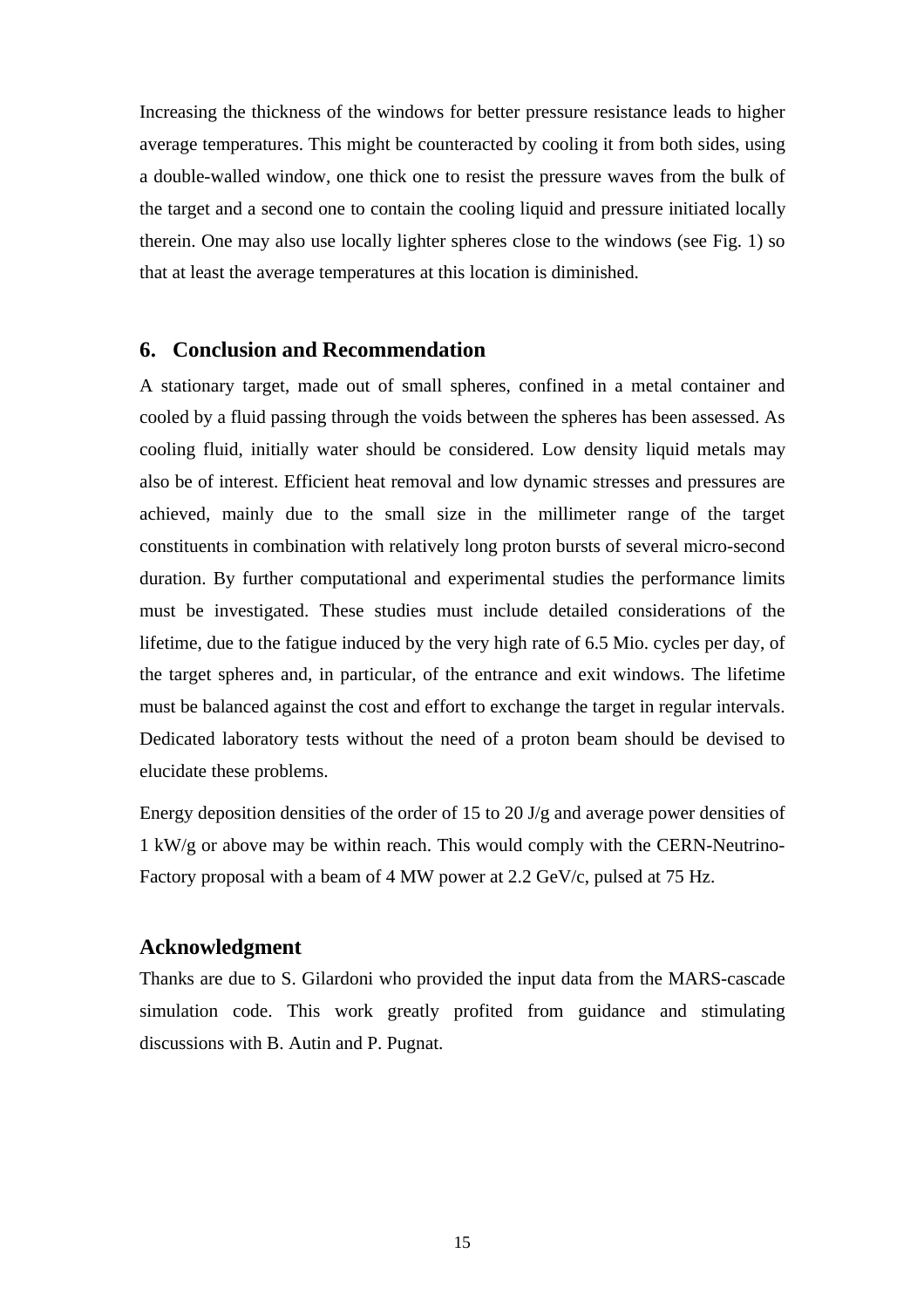# **References**

- [1] H. Haseroth, for the CERN Neutrino Factory Working Group at CERN, NuFact Note 45, " CERN Ideas and Plans for a Neutrino Factory " 2000.
- [2] S. Gilardoni, CERN-PS, private communication, 2001.
- [3] N. V. Mokhov, " The MARS Code System User's Guide ", Fermilab-FN-628, 1995.

N. V. Mokhov, " MARS Code Developments, Benchmarking and Applications ", Fermilab-Conf-00-066, 2000.

N. V. Mokhov, S. I. Striganov, A. Van Ginneken, S. G. Mashnik, A. J. Sierk and J. Ranft, " MARS Code Developments ", Fermilab-Conf-98/379, 1998; LANL Report LA-UR-98-5716, 1998; Nucl-th/9812038 v2, 16 Dec. 1998.

O. E. Krivosheev and N. V. Mokhov, " A New MARS and its Applications ", Fermilab-Conf-98/43, 1998.

- [4] G. Linder et al., Mikrowärmeübertrager und Mikroreaktoren, Symposion on Micro-Technique ACHEMA, Frankfurt, Germany, 1994.
- [5] S. P. Timoshenko and J. N. Goodier, " Theory of Elasticity ", Mc Graw-Hill Book Company, Third Edition, 1973.
- [6] P. Pugnat and P. Sievers, " Thermally induced waves in cylinders and spheres ". To be published.